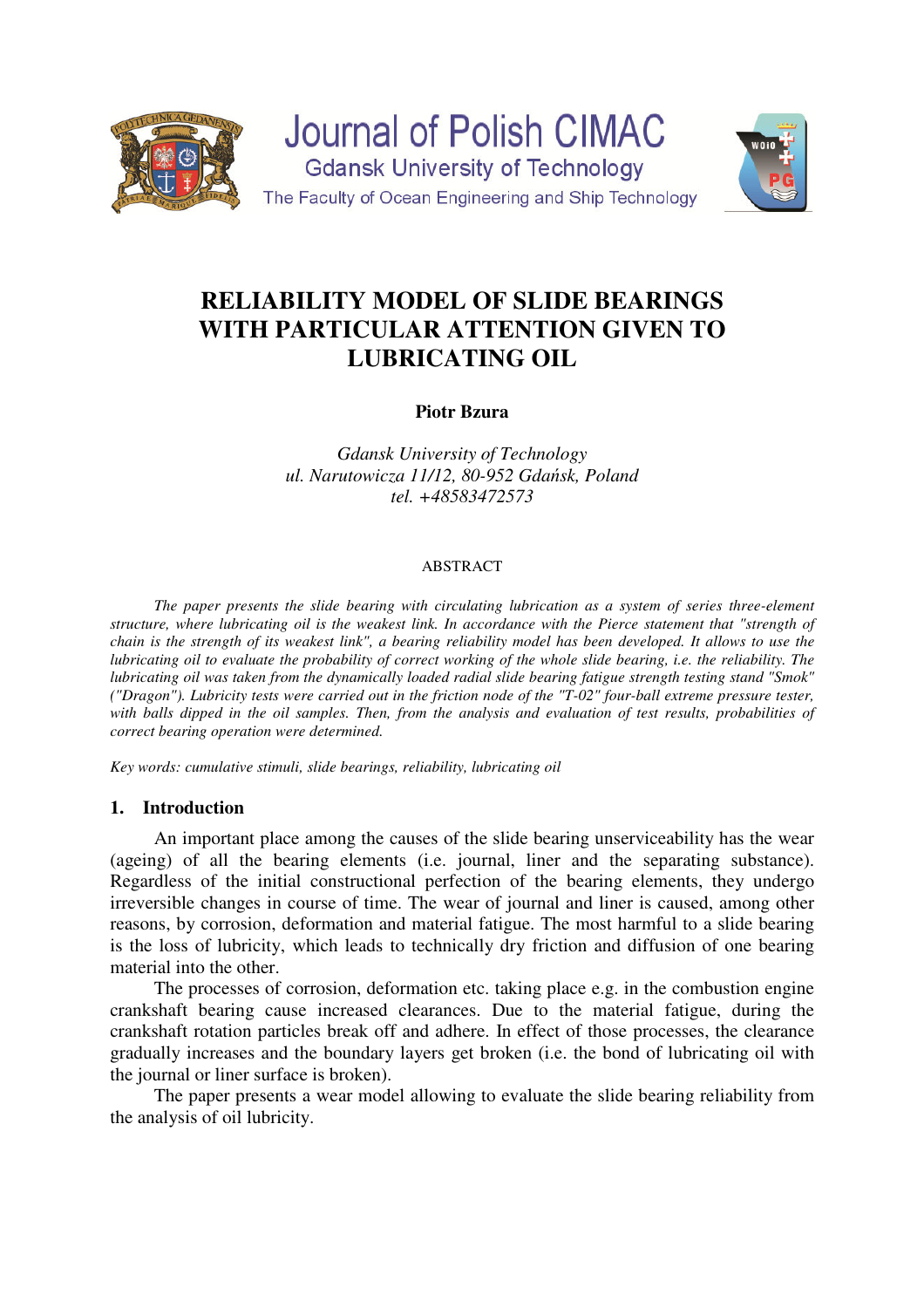#### **2. Unserviceability of slide bearings**

 The criterion of slide bearing unserviceability classification is connected with the place of defect occurrence. This way the weakest "link" of the bearing can be detected and the minimum time of bearing correct operation determined.

 With such attitude, the bearing will be treated as a system with series structure consisting of three elements [3]: journal, lubricating oil, liner.

The bearing reliability structure is shown in Fig.1.



*Fig. 1. Diagram of bearing as a system with series structure: 1 – journal, 2 – lubricating oil, 3 - liner* 

Durabilities of the system individual elements are random variables  $T_1$ ,  $T_2$ ,  $T_3$  and their realizations are  $t_1$ ,  $t_2$ ,  $t_3$ , respectively. The system durability is T with realization t. The series structure system definition indicates that:

$$
t = \min(t_1, t_2, t_3) \tag{1}
$$

and that the system reliability  $R(t) = P(T>t)$  is a product of probabilities:  $P(T_1 > t)$ ,  $P(T_2 > t)$ ,  $P(T_3 > t)$ :

$$
R(t) = P(T_1 > t) \cdot P(T_2 > t) \cdot P(T_3 > t)
$$
\n(2)

 Additionally, the classification criterion allows to detect the reasons of defect occurrence at a given place.

 The wear of slide bearings caused by action of cumulative stimuli [4] is only an indirect reason of defects. The bearing wear leading to an excessive clearance, mentioned in the introduction above, may cause a seizure. In such case no admissible values of clearance as a structural parameter can be determined for the journal and liner. The wear process only increases the bearing defect occurrence probability. For this type of defect the gradual bearing wear and the sudden change of its state to unserviceability occur jointly. As the changes of bearing technical condition occur suddenly and are a result of cumulative stimuli, the bearing unserviceability is caused by relaxation stimuli [4].

 One of the three mentioned bearing elements is lubricating oil, which is also subjected to the action of cumulative stimuli in the form of loads. In effect of those stimuli the lubricity decreases, which leads to dry friction and in the worst case to seizure.

 Therefore, in order to allow estimation of the parameters indicating the slide bearing inefficiency due to cumulative stimuli, a model of the lubricating oil wear has been developed.

#### **3. Model of the lubricating oil wear**

 In order to maintain the bearing as a whole in the fitness for use condition, the respective characteristics of its components must be kept within strictly defined ranges determined during the bearing tests. Therefore, the bearing clearance should allow correct operation and prevent the dry friction occurrence. When one of the working characteristics (e.g. the working characteristic of the lubricating oil) exceeds the admissible limit and the bearing begins to function defectively, this is treated as bearing unserviceability.

 The lubricating oil working characteristic (Fig. 2) deteriorates constantly as an effect of its ageing. It may be assumed that the bearing unserviceability will occur when the lubricating oil lubricity exceeds the admissible limit. The bearing correct operation time "T" is counted until the moment when the oil working characteristic exceeds the established limit value. Fig. 2 presents the situation when at randomly chosen moments single stimuli with determined value occur. After "r" such stimuli the bearing as a whole becomes unserviceable. Action of a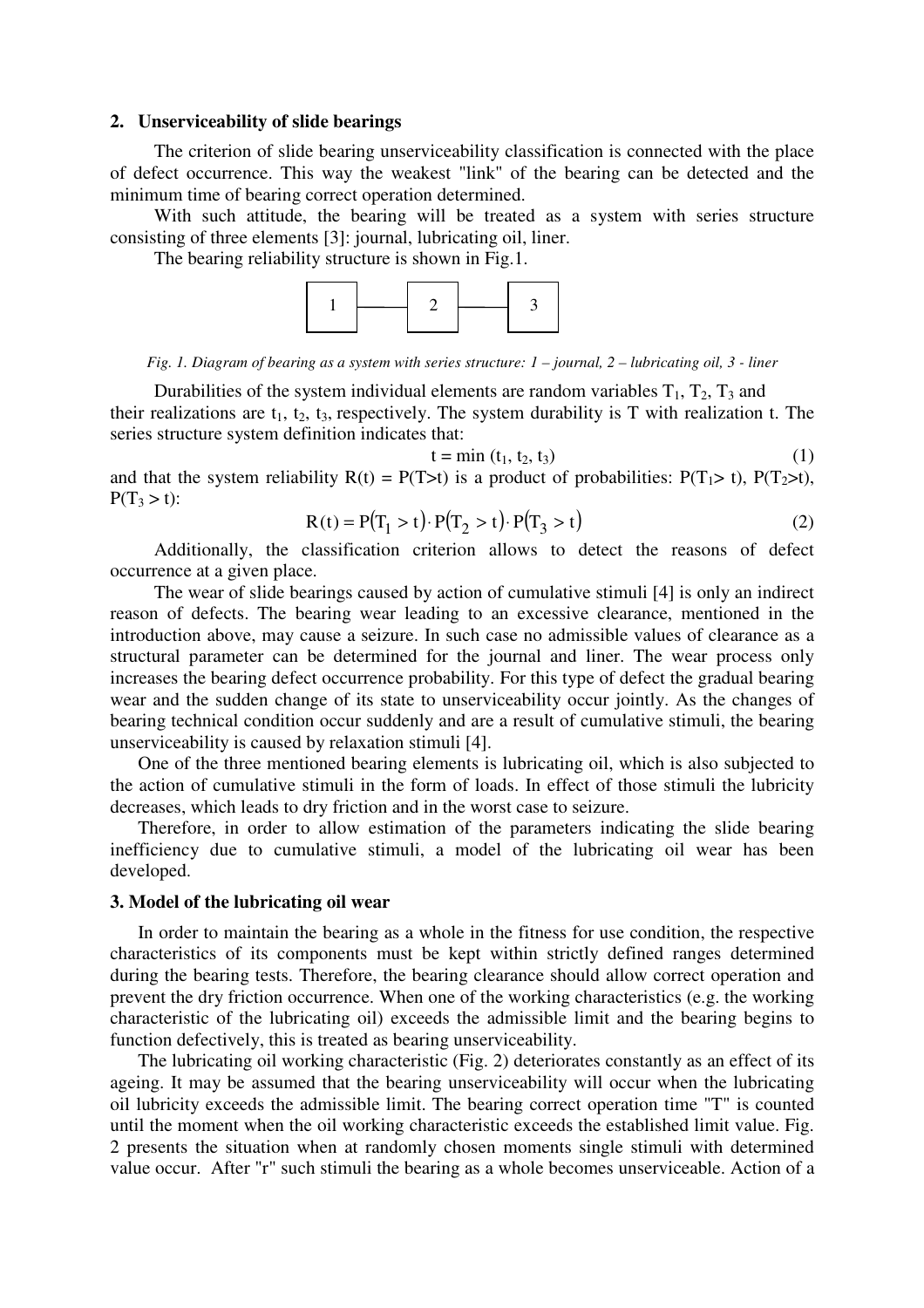single stimulus demonstrates itself as a stepwise decrease of the oil lubricity by a certain value "y" [4].



*Fig. 2. Realization of the oil characteristic deterioration process as an effect of cumulation of the impairing stimuli:* η*(t) – working characteristic of the lubricaing oil; t – time; T – correct operation time, oil durability; r – number of stimuli necessary to make the oil useless; y – oil wear step* 

 The wear model may be considered useful when it pertains to the stabilized wear period (i.e. normal wear). Then the probability of wear increase occurring in the time interval from "t" to "t+∆t" does not depend on the number of such increases in the time interval from 0 to t. Therefore, it is assumed that probability of each subsequent stimulus action does not depend on the total effect of all the preceding stimulus actions.

 Opinion regarding the usefulness of investigation results (e.g. slide bearing wear determined from the lubricating oil properties) for confirming the suitability of the described model can be derived from observation of the realization of wear process. Fig. 3 and 4 present a realization of the bearing wear process (which may be used in these considerations) with "short" wearing-in period compared with the normal wear period, when mean value of the wear speed is the same for all bearings [4,5,6,9].



*Fig.3. Realization of the bearing wear process: M – wear admissible limit; I – wearing-in period; II – normal wear period* 



*Fig.4. Variable speed of bearing wear during the normal wear period (mean value of the wear speed is the same for all bearings); E{*ξ*(t)} – expected value of the wear speed*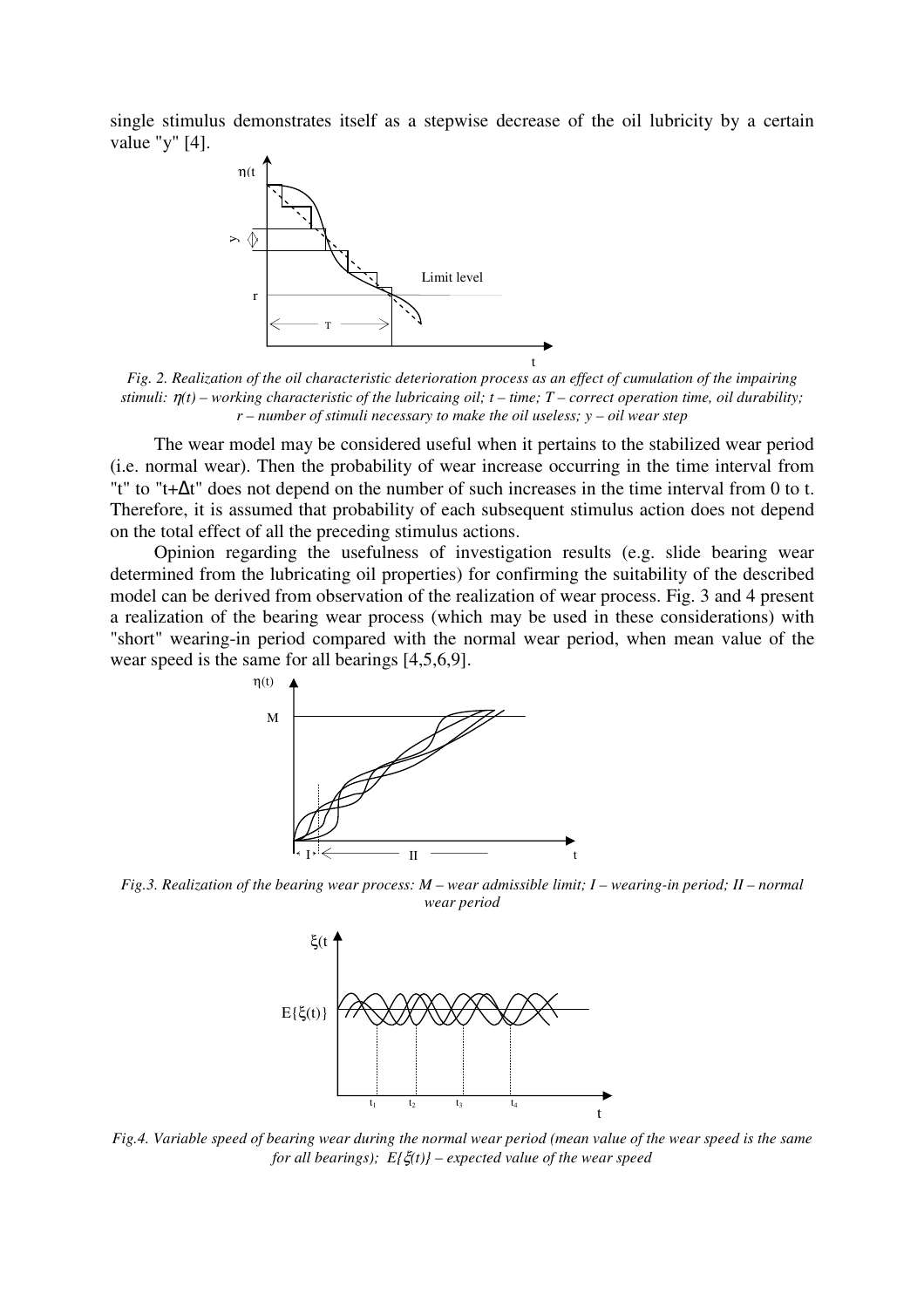In the presented realization of the bearing wear process (Fig.3) the individual wear realizations exceed the admissible wear level M before a disastrous effect occurs. After the end of wearing-in the wear realizations alternate. After elapsing of the wearing-in period the mean value of the wear speed is constant (Fig.4).

 When on the basis of the investigation results a bearing wear model may be considered suitable, then it is assumed that the bearing durability (time to failure) has the gamma distribution. Then the value of the probability of correct work for the time t can be determined in a simple way from the nomogram presented in Fig.5.



*Fig.5. Nomogram for determining reliability R(t)=P(T>t) according to gamma distribution: r\*=r-1* 

 After completion of the empirical investigations and following the above presented considerations, the probability was estimated of the slide bearing correct operation. The basis for the probability estimation were results of the mentioned tests carried out with the T-02 four-ball extreme pressure tester.

### **4. Experimental investigations**

 For determination of the lubricating oil working characteristics the T-02 four-ball tester was used as a simple physical model of a friction node (Fig.6). The rubbing system in the tester consists of four 12.7 mm diameter balls made from the ŁH15 steel in the accuracy class 16 in accordance with the PN-83/M-86452 standard. Three balls are in the cup-shaped lower holder where the lubricating oil is poured to. The fourth ball is placed in the upper holder. Balls in the cup are pressed against the ball in the upper holder by means of a special lever. During testing the values of journal load, journal rotational speed and lubricating oil temperature can be controlled.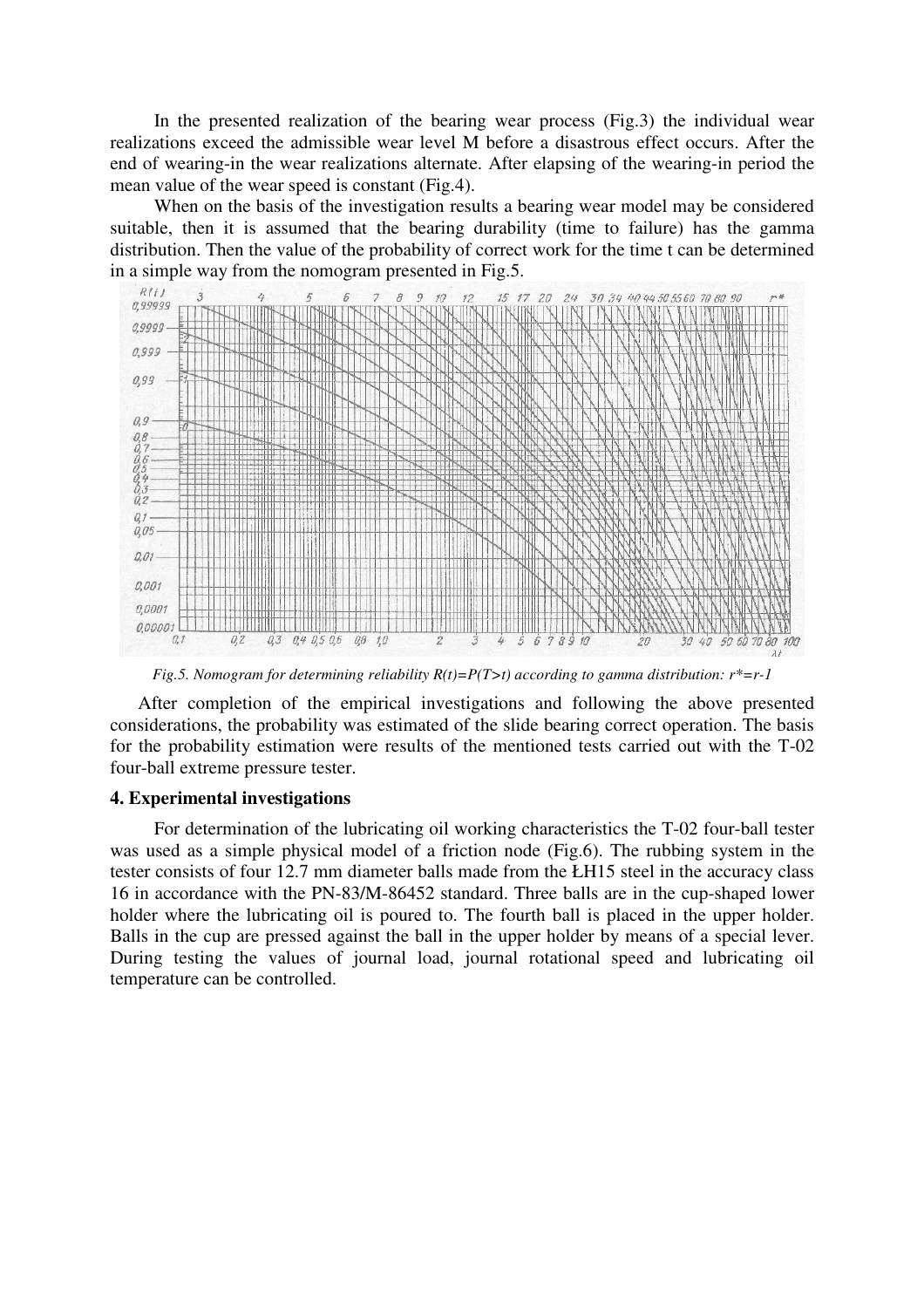

*Fig. 6. Kinematic diagram of the four-ball tester: 1 – cover fixing the lower balls, 2 – upper ball holder, 3 – upper ball (rotating), 4 – lower balls (fixed), 5 – tested grease vessel, 6 – prism, 7 – lever, 8 – loads, 9 – tested grease [8].* 

 Measurements were carried out in the T-02 four-ball tester friction node with balls dipped in the Selektor Specjal 20W40 oil sampled from the slide bearing of a "Smok" diagnostic stand [10].

Experimental investigations were carried out with:

- 1. Oil sampled on 19.01.2011 at 12.15 hrs. symbol 1.
- 2. Oil sampled on 19.01.2011 at 14.15 hrs. symbol 2.
- 3. Oil sampled on 19.01.2011 at 16.15 hrs. symbol 3.
- 4. Oil sampled on 19.01.2011 at 18.15 hrs. symbol 4.
- 5. Oil sampled on 20.01.2011 at 10.00 hrs. symbol 5.
- 6. Oil sampled on 20.01.2011 at 13.30 hrs. symbol 6.
- 7. Oil sampled on 20.01.2011 at 17.00 hrs. symbol 7.

 Slide bearings of the "Smok" diagnostic stand worked with different loads and in a wide range of rotational speed. Therefore, the T-02 four-ball tester measurements were carried out with different loads and different rotational speeds. There were 350 measurements performed altogether, in accordance with the following procedures:

- − designation of the time "t" of breaking the boundary layer with constant increase of load at the spindle rotational speed of 500 rpm,
- − designation of the time "t" of breaking the boundary layer with constant increase of load at the spindle rotational speed of 525 rpm,
- − …………………….
- − designation of the time "t" of breaking the boundary layer with constant increase of load at the spindle rotational speed of 1725 rpm.

 After completion of the measurements (Table 1) a visual analysis was carried out of the realization of the lubricating oil wear process (Fig.7).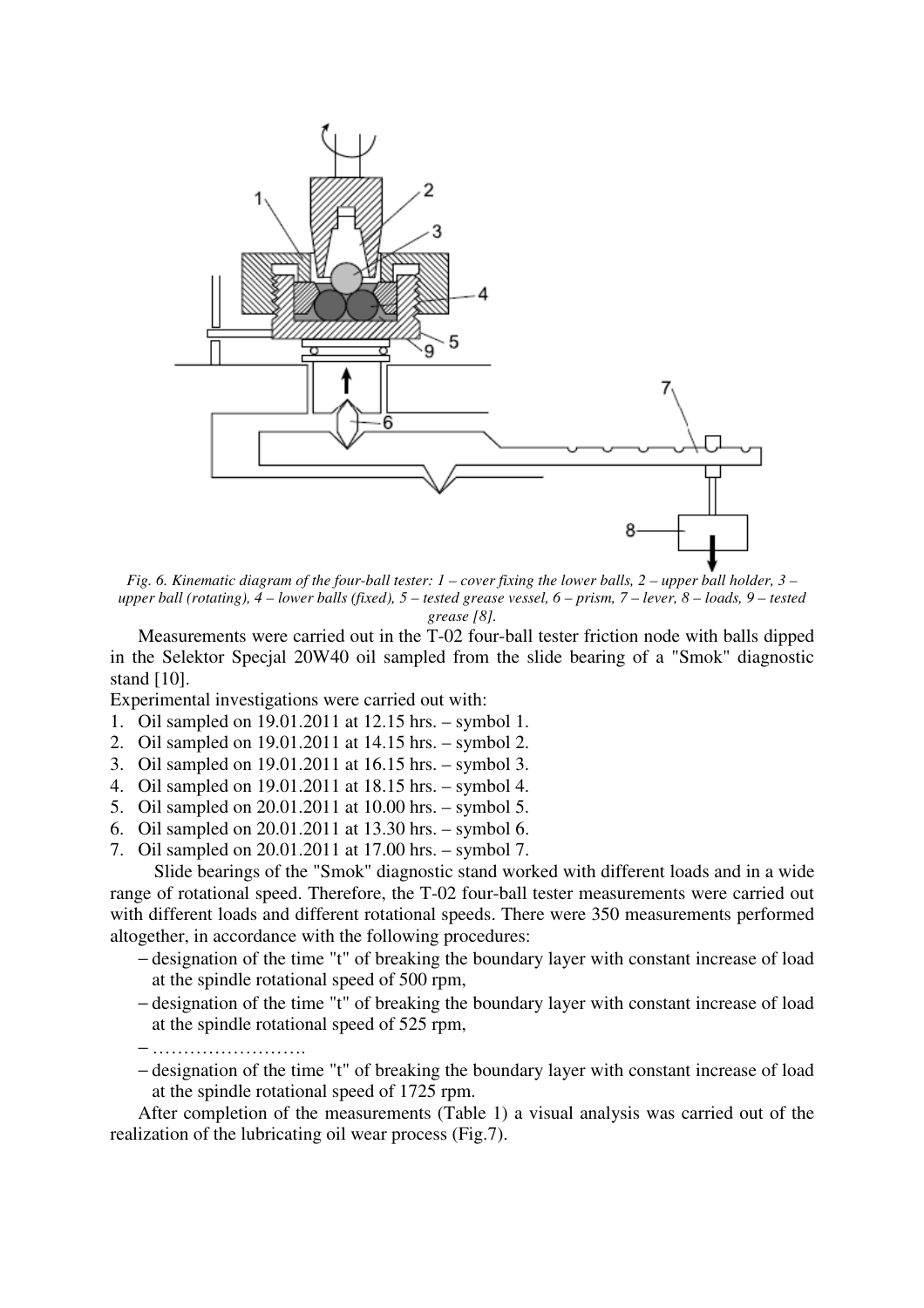| Object no.     |      |                                         |      |      |         |      |      |      |      |                   |        |                  |      |      |      |                |      |      |      |      |      |      |      |      |      |                  |      | Spindle rotational speed n [rpm] |      |      |       |                  |      |      |      |      |      |      |      |      |      |                     |                     |      |      |      |      |                     |      |      |
|----------------|------|-----------------------------------------|------|------|---------|------|------|------|------|-------------------|--------|------------------|------|------|------|----------------|------|------|------|------|------|------|------|------|------|------------------|------|----------------------------------|------|------|-------|------------------|------|------|------|------|------|------|------|------|------|---------------------|---------------------|------|------|------|------|---------------------|------|------|
|                | 500  | 525                                     | 550  | 575  | $600\,$ | 625  | 650  |      |      | $\frac{675}{700}$ |        | $\frac{008}{54}$ |      | 825  |      | 875            |      | 925  | 950  | 975  | 1000 | 1025 | 1050 | 1075 | 1100 | 1125             | 1150 | 1175                             | 1200 | 1225 | 1250  | 1275<br>1300     |      | 1325 | 1350 | 1375 | 1400 | 1425 | 1450 | 1475 |      |                     | $\frac{1500}{1525}$ | 1575 | 1600 | 1625 | 1650 | 1675                | 1700 | 1725 |
| $\mathbf{i}$   |      | Boundary layer breaking time $\tau$ [s] |      |      |         |      |      |      |      |                   |        |                  |      |      |      |                |      |      |      |      |      |      |      |      |      |                  |      |                                  |      |      |       |                  |      |      |      |      |      |      |      |      |      |                     |                     |      |      |      |      |                     |      |      |
|                | 5,15 | 4,97                                    | 4,91 | 4,85 | 4,79    | 4,73 | 4,67 | 4,61 | 4,55 | 4,50              | 4,44   | 4,39             | 4,33 | 4,28 | 4,23 | 4,17           | 4,12 | 4,07 | 4,02 | 3,97 | 3,92 | 3,87 | 3,82 | 3,78 | 3,73 | 3,68             | 3,64 | 3,59                             | 3,55 | 3,51 | 3,46  | $3,42$<br>$3,38$ |      | 3,33 | 3,29 | 3,25 | 3,21 | 3,17 | 3,13 | 3,09 | 3,06 | $3,02$              | 2,98                | 2,94 | 2,91 | 2,87 | 2,84 | $\frac{2,80}{2,77}$ |      | 2,73 |
| $\mathbf{2}$   | 4,87 | 4,60                                    | 4,55 | 4,51 | 4,46    | 4,42 | 4,37 | 4,33 | 4,29 | 4,25              | 4,20   | 4,16             | 4,12 | 4,08 | 4,04 | 4,00           | 3,96 | 3,92 | 3,88 | 3,84 | 3,80 | 3,77 | 3,73 | 3,69 | 3,66 | 3,62             | 3,58 | 3,55                             | 3,51 | 3,48 | 3,44  | 3,41             | 3,38 | 3,34 | 3,31 | 3,28 | 3,24 | 3,21 | 3,18 | 3,15 | 3,12 | 3,09                | 3,06                | 3,02 | 2,99 | 2,97 | 2,94 | 2,91                | 2,88 | 2,85 |
| 3              | 4,62 | 4,38                                    | 4,34 | 4,30 | 4,25    | 4,21 | 4,17 | 4,13 | 4,09 | 4,05              | $4,01$ | 3,97             | 3,93 | 3,89 | 3,85 | 3,81           | 3,77 | 3,74 | 3,70 | 3,66 | 3,63 | 3,59 | 3,55 | 3,52 | 3,48 | 3,45             | 3,42 | 3,38                             | 3,35 | 3,32 | 3,28  | 3,22             |      | 3,19 | 3,15 | 3,12 | 3,09 | 3,06 | 3,03 | 3,00 | 2.97 | 2,94                | 2,91                | 2,88 | 2,85 | 2,83 | 2,80 | $2.77$              | 2,74 | 2.72 |
| $\overline{4}$ | 5,39 | 5,30                                    | 5,23 | 5,17 | 5,10    | 5,04 | 4,98 | 4,92 | 4,85 | 4,79              | 4,74   | 4,68             | 4,62 | 4,56 | 4,51 | 4,45           | 4,39 | 4,34 | 4,29 | 4,23 | 4,18 | 4,13 | 4,08 | 4,03 | 3,98 | 3,93             | 3,88 | 3,83                             | 3,78 | 3,74 | 3,69  | 3,65             | 3,60 | 3,56 | 3,51 | 3,47 | 3,42 | 3,38 | 3,34 | 3,30 | 3,26 | $\frac{3,22}{3,18}$ |                     | 3,14 | 3,10 | 3,06 | 3,02 | 2,99                | 2,95 | 2,91 |
| 5              | 5,47 | 5,23                                    | 5,14 | 5,05 | 4,97    | 4,88 | 4,80 | 4,71 | 4,63 | 4,55              | 4,47   | 4,40             | 4,32 | 4,25 | 4,17 | 4,10           | 4,03 | 3,96 | 3,89 | 3,82 | 3,76 | 3,69 | 3,63 | 3,57 |      | $3,50$<br>$3,44$ | 3,38 | 3,33                             | 3,27 | 3,21 | 3,16  | $3,10$<br>$3,05$ |      | 2,99 | 2,94 | 2,89 | 2,84 | 2,79 | 2,74 | 2,70 | 2,65 |                     | 2,56                | 2,52 | 2,47 | 2,43 | 2,39 | $\frac{2,35}{2,31}$ |      | 2,27 |
| 6              | 4,67 | 4,62                                    | 4,57 | 4,53 | 4,48    | 4,44 | 4,40 | 4,35 | 4,31 | 4,27              | 4,22   | 4,18             | 4,14 | 4,10 | 4,06 | $4,02$<br>3,98 |      | 3,94 | 3,90 | 3,86 | 3,82 | 3,78 | 3,75 | 3,71 | 3,67 | 3,64             | 3,60 | $\frac{3,57}{3,53}$              |      | 3,49 | 3,46  | 3,39             |      | 3,36 | 3,32 | 3,29 | 3,26 | 3,23 | 3,19 | 3,16 | 3,13 | 3,10                | 3,07                | 3,04 | 3,01 | 2,98 | 2,95 | 2,92                | 2,89 | 2,86 |
| $\tau$         | 4,64 | 4,67                                    | 4,59 | 4,51 | 4,43    | 4,35 | 4,28 | 4,20 | 4,13 | 4,06              | 3,99   | 3,92             | 3,85 | 3,79 | 3,72 | 3,66           | 3,59 | 3,53 | 3,47 | 3,41 | 3,35 | 3,29 | 3,24 | 3,18 | 3,12 | 3,07             | 3,02 | 2.97                             | 2,91 | 2,86 | 2, 81 | $2.77$           | 2,72 | 2,67 | 2,62 | 2,58 | 2,53 | 2,49 | 2,45 | 2,41 |      | $2,36$<br>$2,32$    | 2,28                | 2,24 | 2,20 | 2,17 | 2,13 | 2,09                | 2,06 | 2,02 |

*Table 1. Numerical data on breaking the boundary layer*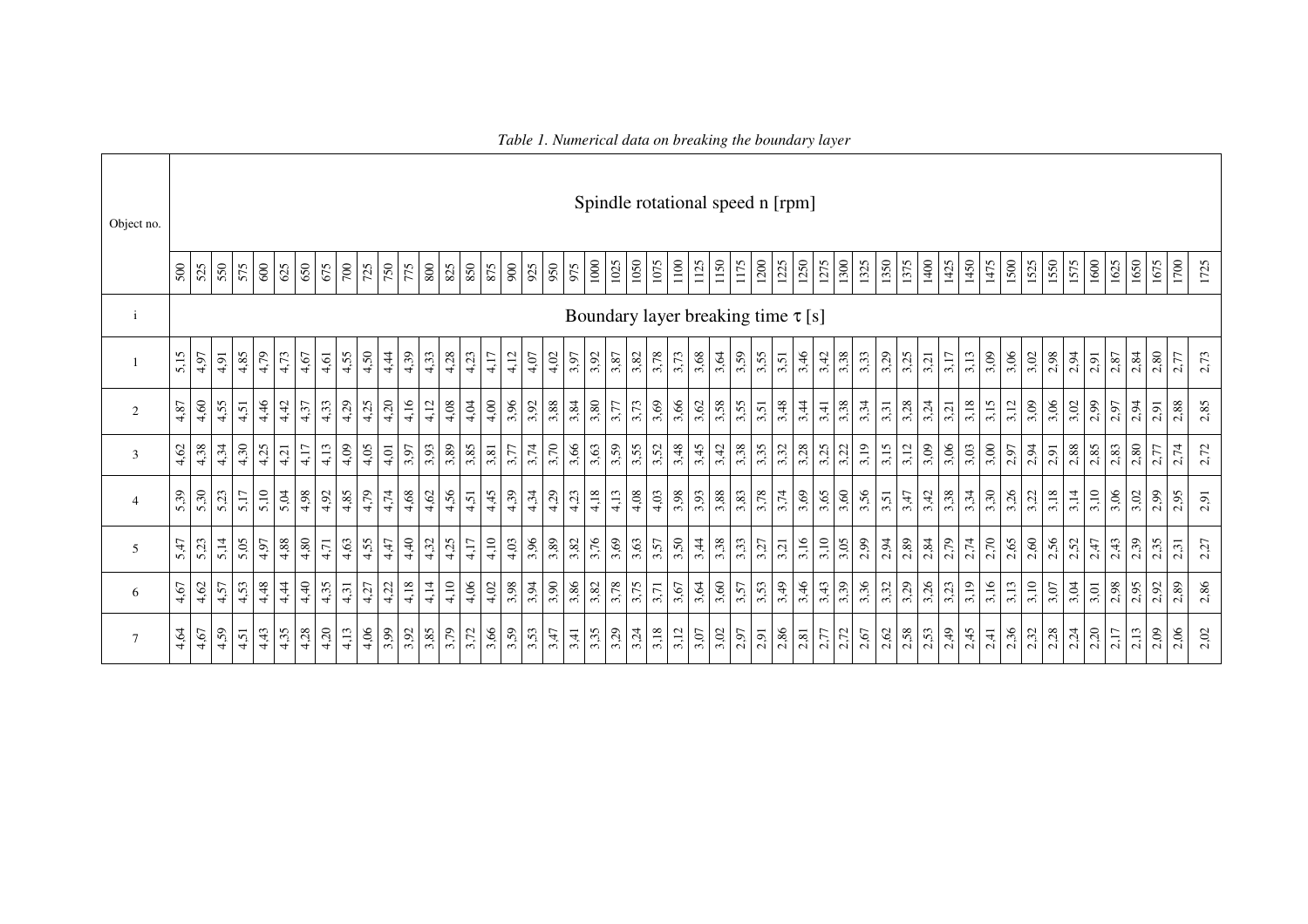

*Fig.7. Realization of the lubricating oil wear process* 

Fig.7 indicates that the individual wear realizations alternate and the average wear speed is constant, therefore the presented lubrication oil wear model may be recognized as useful.

 It may also be assumed that the reliability model of the tested oil corresponds with the gamma distribution [4]. Data given in Table 1 allow to estimate the  $\lambda$  (i.e. intensity of damage) and r (i.e. the number of stimuli necessary to cause unserviceability) parameters as well as probability of correct operation during  $t_1=2.5$  s and  $t_2=5$  s time.

|            |                  | <i>raole</i> <b>2.</b> <i>Estimation of retail they parameters</i> |                                         |                                   |
|------------|------------------|--------------------------------------------------------------------|-----------------------------------------|-----------------------------------|
| Object no. | $\bar{t} = E(t)$ | $s_t^2 = D(t)$                                                     | $\lambda^*$<br>$\overline{s_{\star}^2}$ | $r^*$<br>$\overline{s_{\rm t}^2}$ |
|            |                  |                                                                    |                                         |                                   |
| 2          |                  |                                                                    |                                         |                                   |
| 3          |                  |                                                                    |                                         |                                   |
|            | 3,64             | 0,48                                                               | 7,65                                    | 27,81                             |
|            |                  |                                                                    |                                         |                                   |
| 6          |                  |                                                                    |                                         |                                   |
|            |                  |                                                                    |                                         |                                   |

*Table 2. Estimation of reliability parameters* 

As the coefficient of variation is greater than 0.34, the gamma distribution will be applied [4]. Using the nomogram (Fig.5), from the boundary layer breaking time the probability of the tested lubricating oil correct operation can be found:  $P(T > 2.5)=0.9$  and  $P(T > 5)=0.02$ .